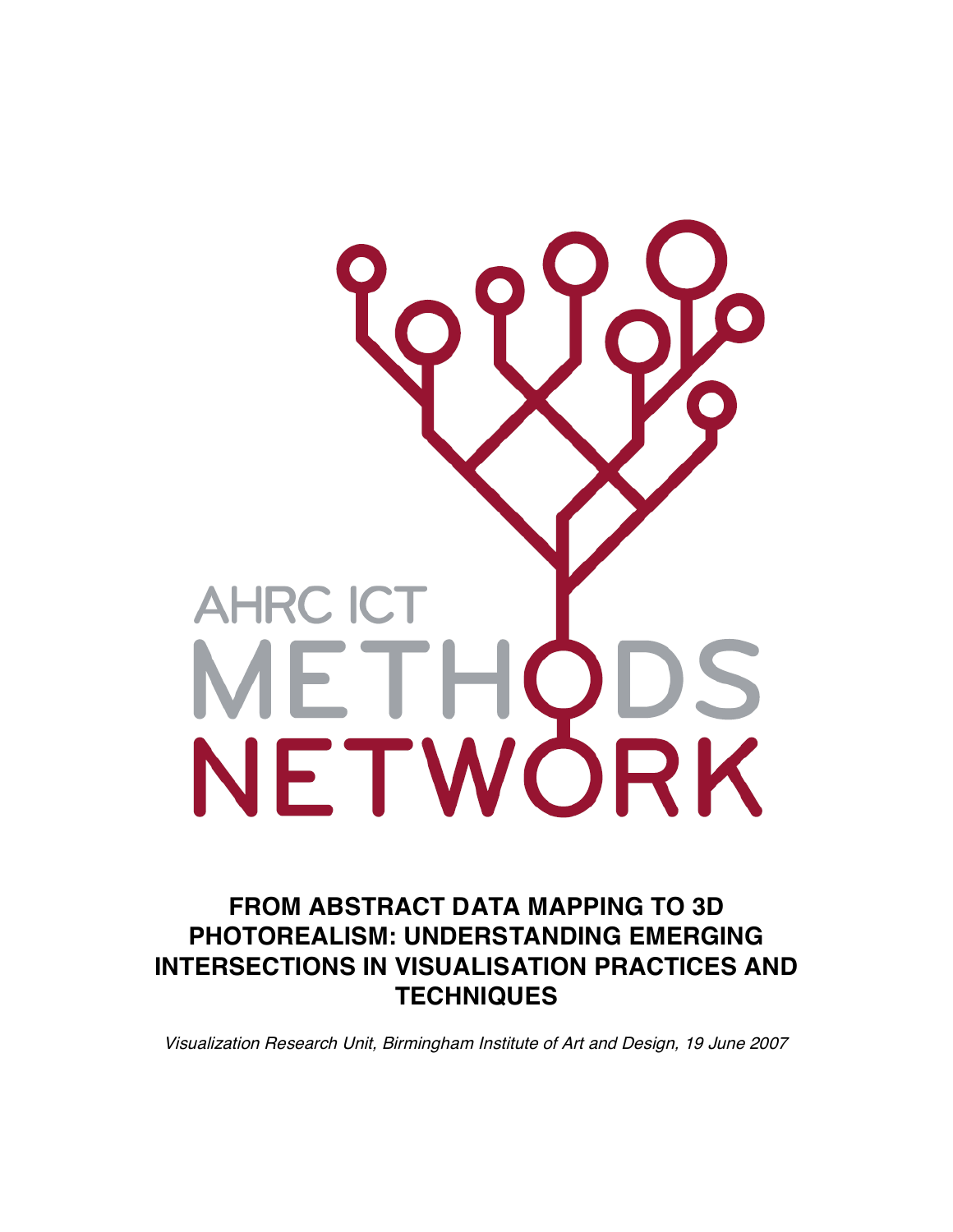# **Introduction to Visualization using Game Engines**

**Dr Nijad Al-Najdawi Electronic and Electrical Engineering Department, Loughborough University, Leicestershire, UK, LE11 3TU n.al-najdawi@lboro.ac.uk**  Tel: +44 (0) 1509 635673

Fax:+44 (0) 1509 635231

### **Overview**

Game engines started in the mid-1990s, especially in connection with 3D games such as first-person shooters (FPS). Such was the popularity of Doom (see Figures 1, 2) and Quake games that, rather than work from scratch, other developers licensed the core portions of the software and designed their own graphics, characters, weapons and levels [2].

Although the term was first used in the 1990s, there are a few earlier systems in the 1980s that are also considered to be game engines, such as Sierra's AGI and SCI systems, LucasArts' SCUMM system and Incentive Software's Freescape engine. However, unlike most modern game engines, these game engines were never used in any third-party products. Later games, such as Quake III Arena and Epic Games's 1998 Unreal were designed with this approach in mind, with the engine and content developed separately. At the very least, reusable engines make developing game sequels faster and easier, which is a valuable advantage in the competitive computer game industry [1].



Figure 1: the left hand side image is a screenshot for an object taken from Doom, and the right hand side of the image is a screenshot for an object taken from Doom 3

The continued refinement of game engines has created a strong separation between rendering, scripting, art-work, and level design. It is now common for example, for a typical game development team to have as many artists as actual programmers [2].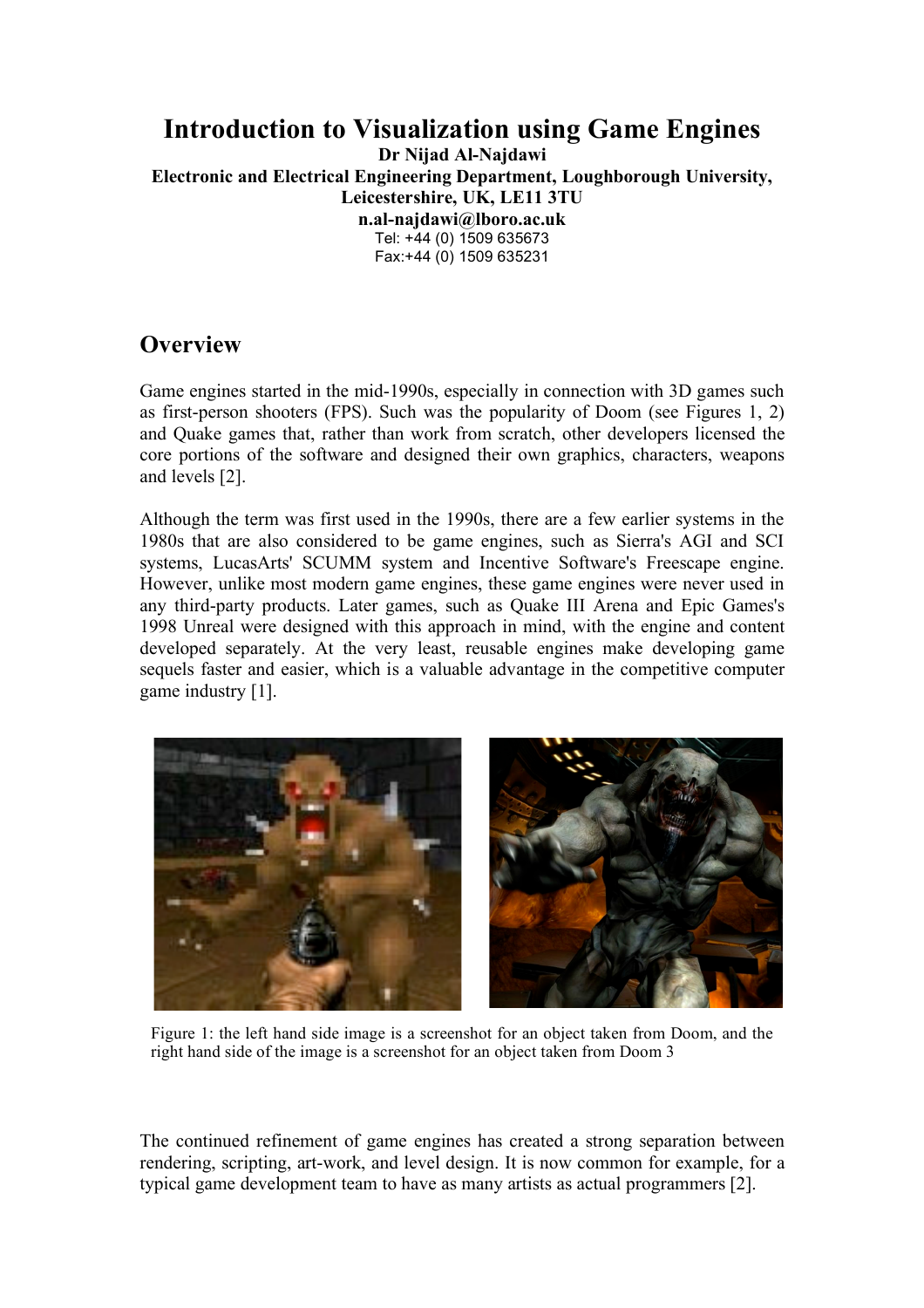### **Introduction**

A game engine is the central part component of a video game or other interactive application with real-time graphics. Game engines provide the fundamental technology, simplify development, and often enable the game to run on multiple platforms such as desktop computers and game consoles [1]. A game engine can be seen as an integrated collection of various modules that together run the video game. These modules include (see Figure3):

- A graphics module for 2D or 3D
- A physics module
- A collision detection module
- An input/output module
- A sound module
- An artificial intelligence module
- A network module
- A database module
- A Graphical User Interface module (GUI)

Different games will have some or all of the above modules. The development of Industry leading game engines requires huge amounts of time and resources. Many of these modules consist of advanced algorithms that in some cases have been developed for military applications, science, medicine or special effects for the film industry.



Figure 2: the left hand side image is "Skaarj" character from Unreal "" and the right hand side of the image is Berserker character from Unreal 3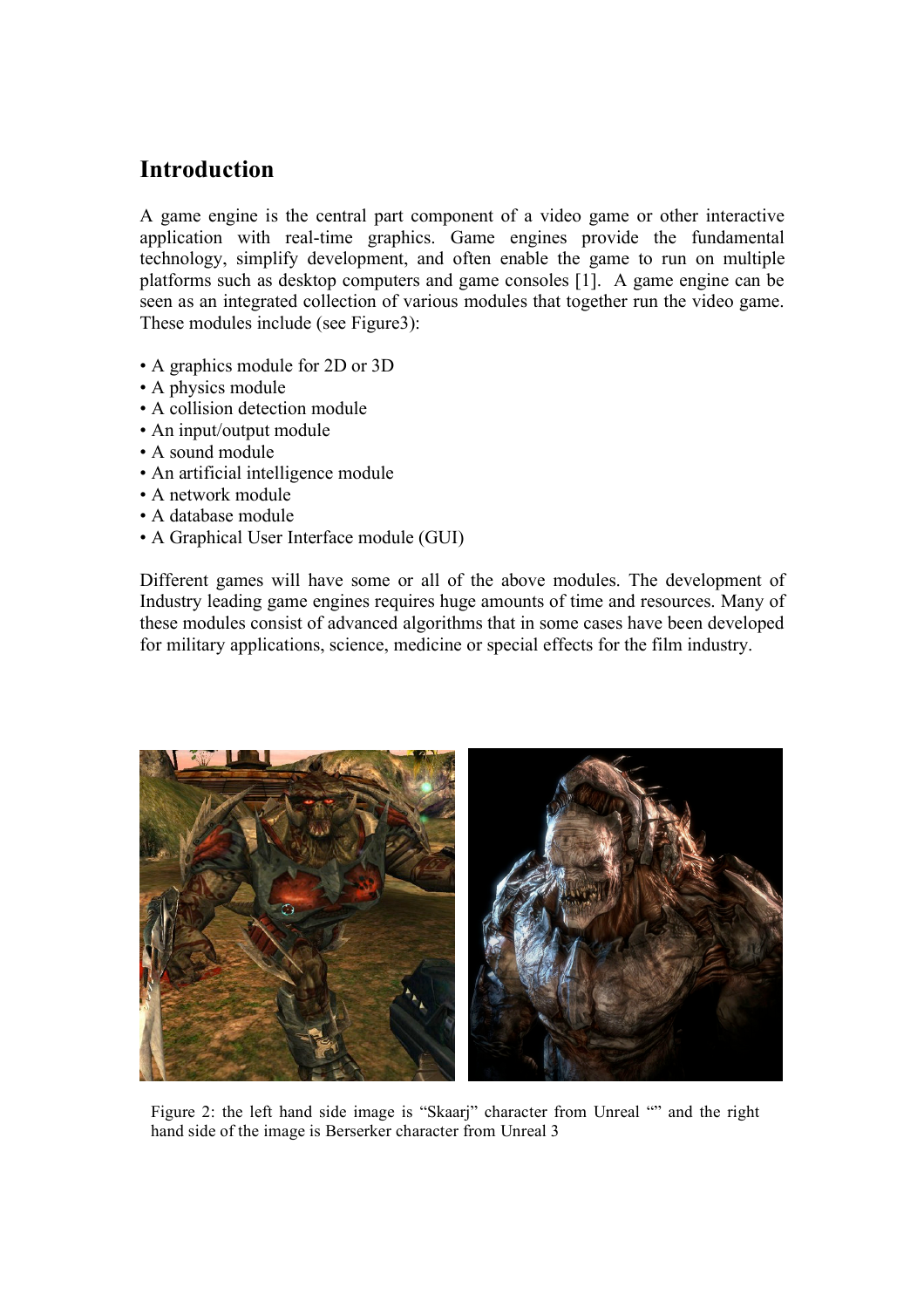

Figure 3: The core components of Game Engines

### **Game Engines**

Game engines provide a suite of visual development tools in addition to reusable software components. In order to provide an integrated development environment to enable simplified, rapid development of games. Game engines usually provide platform abstraction, allowing the same game to be run on various platforms including game consoles and personal computers with few, if any, changes made to the game source code. They are designed with a component-based architecture that allows specific systems in the engine to be replaced or extended with more specialized components. Despite the specificity of the name, game engines are often used for other kinds of interactive applications with real-time graphical requirements such as marketing demos, architectural visualizations, training simulations, and modelling environments [4].

Threading has become a serious issue due to modern multi-core systems and increased demands in realism. Typical threads involve rendering, streaming, audio, and physics. Racing games have typically been at the forefront of threading with the physics engine running in a separate thread before other core sub-systems were moved, partly because rendering and related tasks only require updating at 30-60 Hz. For example, "Need For Speed" on the Sony Playstation ran its physics at 100 Hz as compared to Forza Motorsport 2 running its physics at 360 Hz [6].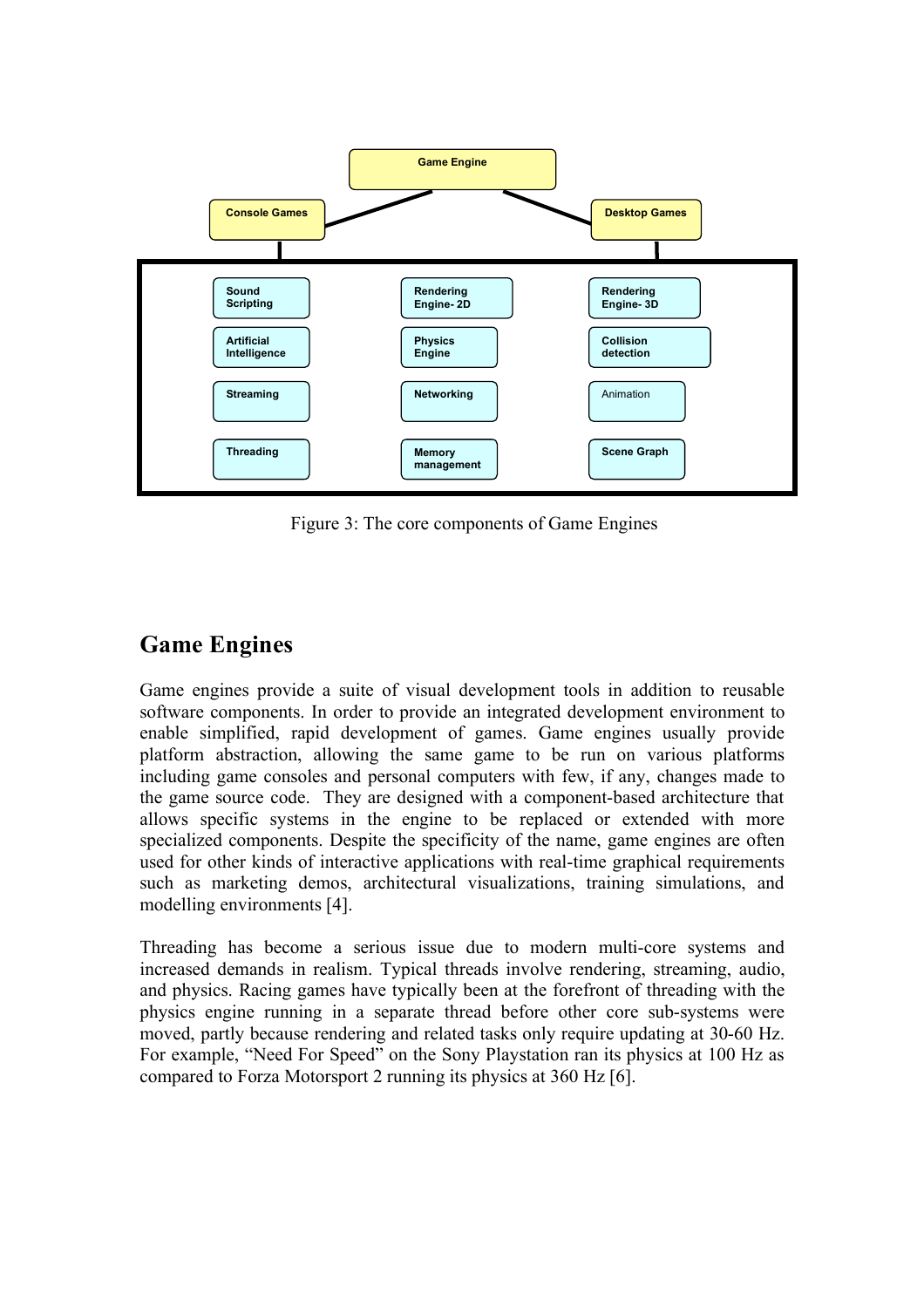# **Leading Free Game Engines [5]**

- **Quake 3 id Tech 3:** is a game engine developed by id Software for Quake III Arena and has been used in many games under the Quake III Arena engine and Quake III: Team Arena engine branding. id Tech 3 is a substantial improvement from the Quake engine and id Tech 2. Although id Tech 3 was derived from the id Tech 2, a large portion of code was new or re-written. It was succeeded by id Tech 4, which was derived from id Tech 3, but had none of the original code**.**
- **Crystal Space** is a framework for developing 3D applications written in C++. The first public release was on August 1997. Crystal Space is typically used as a game engine but the framework is more general and can be used for any kind of 3D visualization. Crystal Space is very portable free software, licensed under GNU Lesser General Public License.
- **OGRE :** (Object-Oriented Graphics Rendering Engine) is a scene-oriented, flexible 3D engine written in C++ designed to make it easier and more intuitive for developers to produce applications utilising hardware-accelerated 3D graphics. The class library abstracts all the details of using the underlying system libraries like Direct3D and OpenGL and provides an interface based on world objects and other intuitive classes.
- **Rage 3D** Free engine featuring Full Scene Management using scene graph, Several particle systems, Built in Bump-mapping, Character animation with weighted blending, Distance blending. supports full OpenGL 2.0 specifications.

# **Leading Low Price Engines [5]**

- **Torque Game Engine Advanced 1.0:** as well as all the TGE 1.5 features this has atlas terrain generation editor, Torque GFX graphics layer, custom texturing materials, modern scene-graph and batched rendering engine - £150 for indie license.
- **Torque Game Engine 1.5 :**A big upgrade on 1.4.2, featuring Integrated Torque Lighting Kit, ShowTool Pro, Additional Art Assets and much more.
- **Torque Game Engine 1.4.2:** This old version of Torque still features a 3D toolset, geoterrain engine, networking engine and other features. Based on the technology used for Tribes 2.
- **TV3D SDK version 6.2:** This is a multi-language 3D engine, written primarily in C++ with support for Visual Basic 6, Visual Basic.Net, C#, Delphi, Python, and C++. Built upon the solid DirectX platform, you can quickly and easily prototype complex games and 3D applications in up to 80% less time.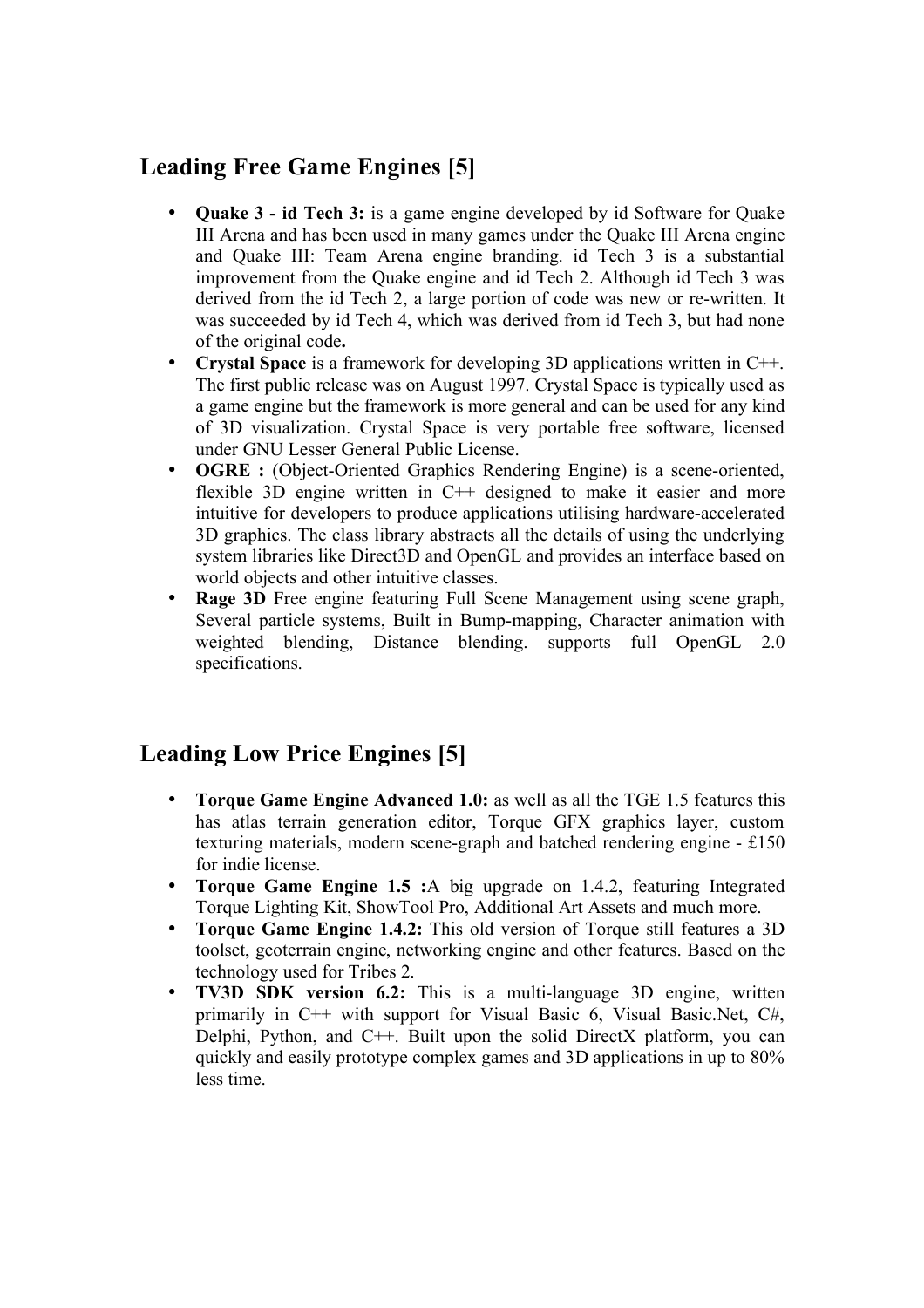### **Leading Premier Game Engines [5]**

- **Doom 3 (idTech 4) :**Used for Doom 3, Quake 4, Prey and Enemy Territory: Quake Wars.
- **Unreal Engine 3:** Unreal Engine 3 is a complete game development framework for next-generation consoles and DirectX9-equipped PCs, providing the vast array of core technologies, content creation tools, and support infrastructure required by top game developers.
- **Unreal Engine 2X:** Unreal Engine 2X is the highly optimized engine behind the eye-popping visuals seen in Unreal Championship 2: The Liandri Conflict.
- **Unreal Engine 2:** Unreal Engine 2 is a complete game development framework targeted at today's mainstream PC's, Microsoft's Xbox game console, and Sony's PlayStation 2.
- **Gamebryo Element :** Gamebryo 2.3 takes development to a new level with a Scene Designer that allows developers to assemble new scenes, levels and worlds more quickly than ever.
- **Jupiter Ex :**Features a DirectX 9 renderer, Havok game dynamics, Havok Vehicel Kit, Networking engine, Game Database Editor (GDE) and content tools.
- **Havok :**Leading Physics engine technology. Havok Behaviour is a system for developing event-driven character behaviors in a game. Havok Physics is a State-of-the-art game physics solution, for use with in-house game animation systems. Havok Animation is a fast and flexible animation SDK and tool chain that provide optimized playback and real-time blending on current and nextgeneration game systems Havok FX™ is a special effects SDK and tool chain that leverages Shader Model 3.0 class GPUs to enable ten's of thousands of object collisions occurring in real-time, without putting additional burden on the CPU or otherwise slowing down the game.

# **Game engines vs. Virtual Reality engines.**

Virtual reality (VR) is a technology which allows a user to interact with a computersimulated environment. Most current virtual reality environments are primarily visual experiences, displayed either on a computer screen or through special or stereoscopic displays, but some simulations include additional sensory information, such as sound. Some advanced, haptic systems now include tactile information, generally known as force feedback, in medical and gaming applications. Users can interact with a virtual environment or a virtual artifact (VA) either through the use of standard input devices such as a keyboard and mouse, or through multimodal devices such as a wired glove, the Polhemus boom arm, and omnidirectional treadmill [7].

The simulated environment can be similar to the real world, for example, simulations for pilot or combat training, or it can differ significantly from reality, as in VR games. In practice, it is currently very difficult to create a high-fidelity virtual reality experience, due largely to technical limitations on processing power, image resolution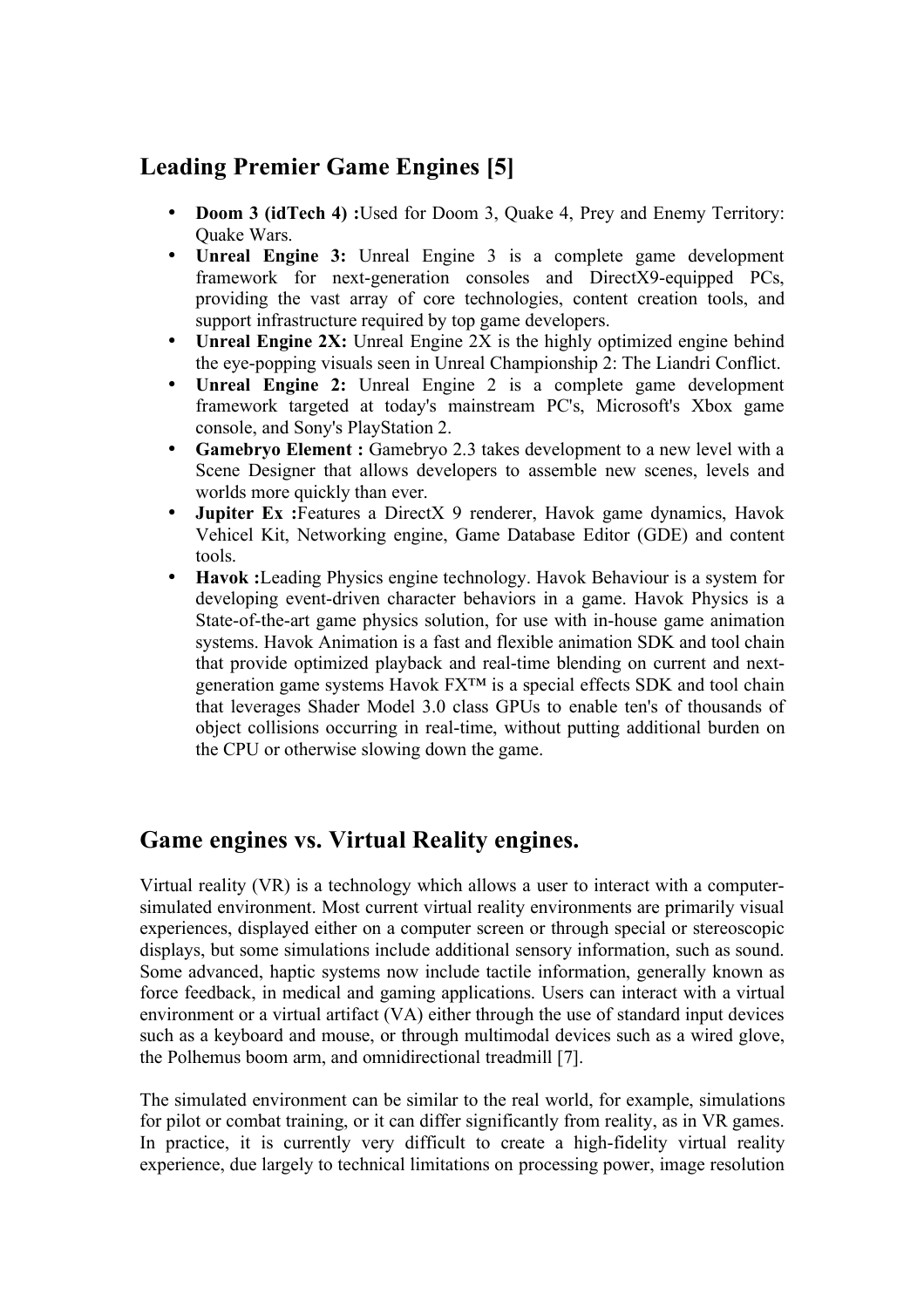and communication bandwidth. However, those limitations are expected to eventually be overcome as processor, imaging and data communication technologies become more powerful and cost-effective over time [8].

The graphics displayed in the HMD will reach a point of near realism. The audio capabilities will move into a new realm of 3D sound. This refers to the addition of sound channels both above and below the individual. Within existing technological limits, sight and sound are the two senses which best lend themselves to high quality simulation. However, there are attempts being currently made to simulate smell. It is worth mentioning that simulating smells, while it can be done very realistically, requires costly research and development to make each odour, and the machine itself is expensive and specialized, using capsules tailor made for it. Thus far basic, and very strong smells such as burning rubber, cordite, gasoline fumes, and so-forth have been made. Something complex such as a food product or specific flower would be prohibitively expensive [7].

However, there are some conceptual differences when comparing a game engine to a VR-engine; the most important differences are [4]:

- Game engines have more visual effects and an easier workflow than the VRengines.
- Game engines costs are generally much lower than VR-engines.
- The quality and usability of game engines exceeds that of the best Virtual Reality tools.
- The rapid development of game engines exceeds the virtual reality development.
- With game optimized multiplayer code it is now possible to create a presentation, and host a server online. Therefore, many people can then log on and experience not only the e.g. architectural presentation of a new building, but also the interaction of lots of people within this world.
- As the game engines and their tools mature, it is becoming easier and easier to make presentations.

### **Conclusion**

Video game engines play a large role in the game development scene. A game engine is a framework used to create games from and is a complex engineering project that requires skill and dedication. The development of a game engine is not trivial, and the design and architecture will take time, resources, and teamwork. As video games become more complex, so does the engineering challenges that come up during development of a game. However, from the user point of view game engines have been widely accepted to replace the VR-engines when designing VR presentations and environment for the reason that they are have more visual effects and an easier